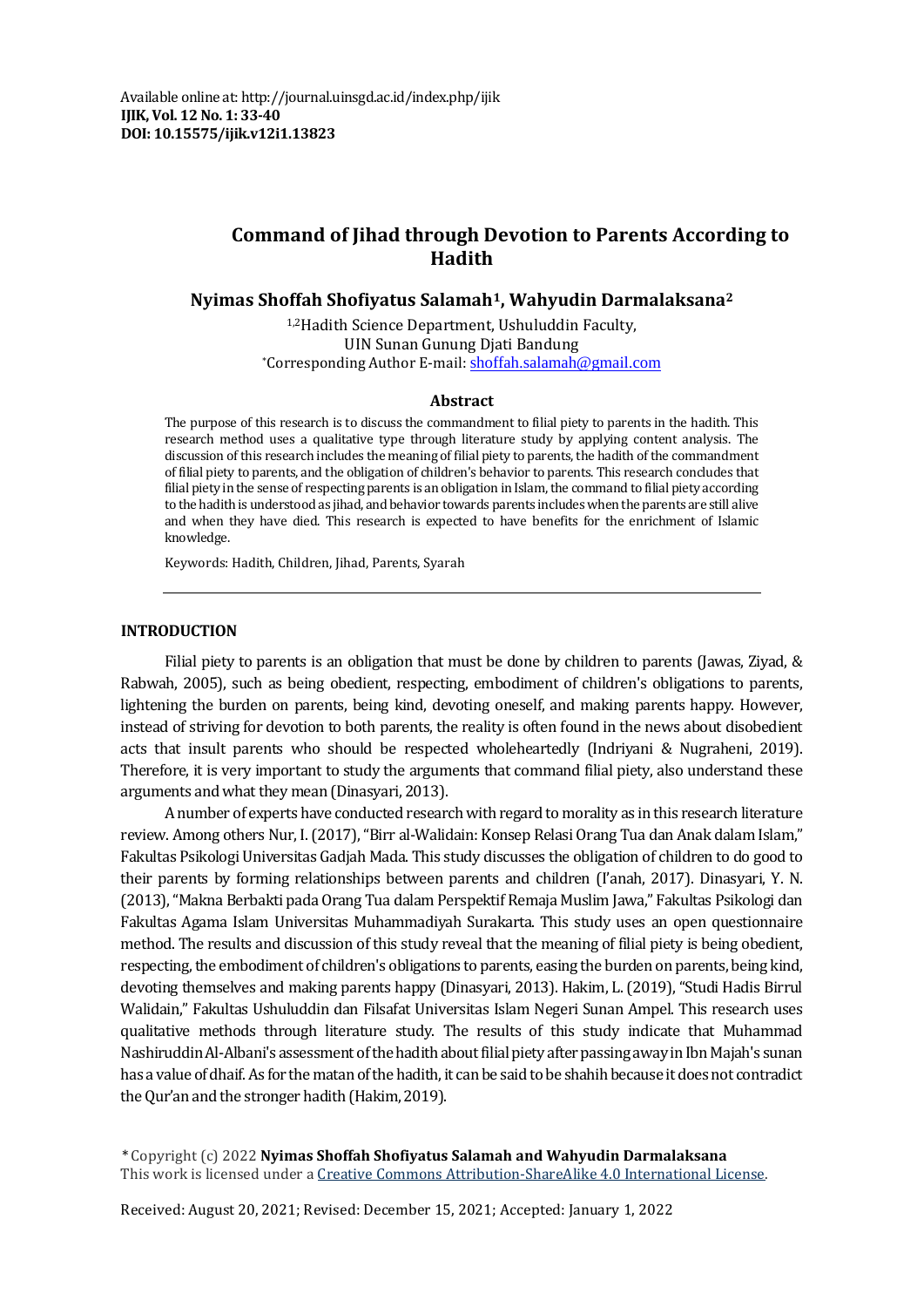### **IIIK, Vol. 12 No.1: 33-40** Command of Jihad through Devotion to Parents According to Hadith Nyimas Shoffah Shofiyatus Salamah and Wahyudin Darmalaksana

Various previous studies have exercised in preparing the framework for this research. Filial piety to parents is obeying both parents by doing everything they command as long as it does not disobey Allah (Dinasyari, 2013). It is obligatory to serve one's parents, even in the Qur'an this problem has been repeated 16 times. In addition, the command to worship parents is paralleled with the command to believe and worship Allah. These orders are contained in Surah al-Baqarah verse 83, Surah al-Nisa verse 36, Sura al-An'am verse 151, Sura al-Isra 'verse 23, and Surah Luqman verse 13 (Adawiyah, 2017). The form of filial behavior of Muslim adolescents must be demonstrated by fulfilling children's obligations to parents, having good self-character, lightening the burden on parents and implementing religious teachings (Dinasyari, 2013). The hadith says, "From 'Abd Allah bin' Amr R.A. said: Someone came to the Prophet SAW then asked permission to jihad. He asked: "Are your parents still alive?" The person replied: "yes (still alive)." The Prophet said: "Jihad on your parents" (I'anah, 2017). "I once asked the Prophet SAW," what kind of charity Allah likes the most? He replied, "pray on time." I asked again, "then what?" He replied, "do good to parents." I asked again, "then what?" He replied, "jihad in the way of Allah" (Muttafaq 'Alaih) (Adawiyah, 2017). "The main thing is deeds is praying on time and doing good to parents"(Majid, 1992). There are several manners that must be carried out by children towards their parents during life (Mas'udi, 2019). There are several manners that must be implemented, including the rights and obligations carried out by children to their parents while both parents are alive and after both parents have passed away (Dinasyari, 2013). There is an order to do good to parents, and a prohibition on yelling at parents (Press, 2006).

Based on the explanation above, the writer tries to compile a research formula, namely the formulation of the problem, research questions, and research objectives (Darmalaksana, 2020a). The formulation of the problem of this research is that there is a command to filial piety to parents in the hadith. The main question of this research is how is the commandment of filial piety to parents in the hadith. While the question in detail is what is the meaning of filial piety, how the hadith commands filial piety to parents, and how should children behave towards parents. The purpose of this research is to discuss the commandment of filial piety to parents in the hadith. This research is expected to have benefits for the enrichment of Islamic knowledge.

## **RESEARCH METHOD**

This research uses a qualitative type through literature study by applying content analysis (Darmalaksana, 2020b). In addition, this study collects related data and looks for relationships between data so that conclusions are formed which the authors explain in the discussion. This study uses interactive analysis from Mile and Huberman (Huberman.A.M, 1992).

# **RESULTS AND DISCUSSION**

# **The meaning of filial piety to parents**

To be filial is obeying both parents by carrying out all what they command as long as this matter does not disobey Allah. Being devoted to parents is an obligation that must be carried out by every child, even though it can be said that "parents are ugly but have luck" which means that the worst parents are always those who become the blessing law that the child has. As bad as their parents are, it is the pathway for us to exist in the world, it is proper for us as children to be devoted to them. Obedience to parents is a very close meaning of filial piety, this obedience is manifested by the child by carrying out the parents'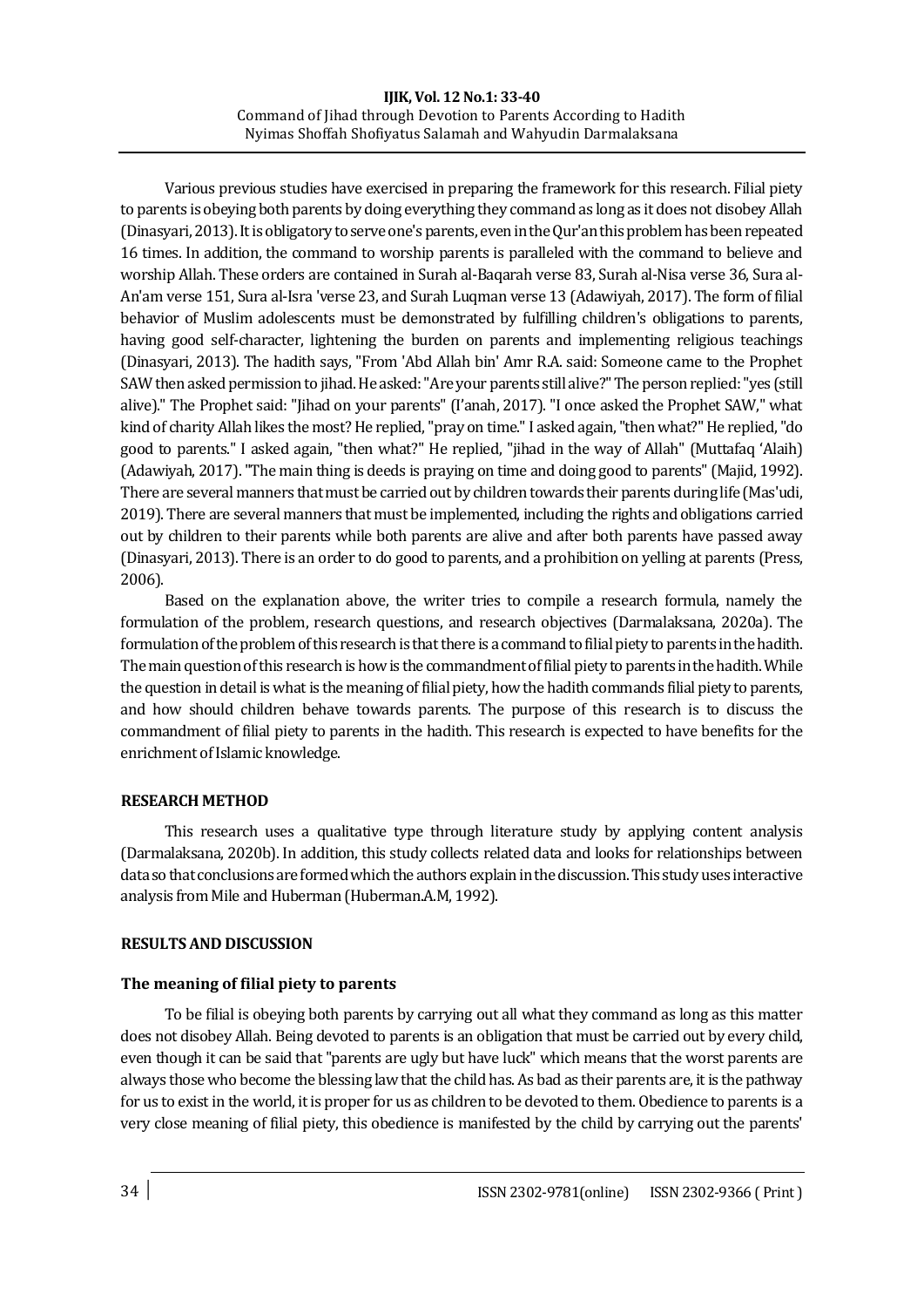#### **IIIK, Vol. 22 No.1: 33-40** Command of Jihad through Devotion to Parents According to Hadith Nyimas Shoffah Shofiyatus Salamah and Wahyudin Darmalaksana

orders and not arguing with the words of the parents. The next meaning of filial piety is to respect parents, this respect is given to parents who have been pregnant and have given birth and have given many contributions. The next meaning of filial piety is the child's obligation to the parents, this filial obligation is carried out as a form of the child's gratitude to the parents who have contributed to the child and as a form of appreciation. The next meaning of filial piety is to lighten the burden on parents. Easing the burden on parents is tried by helping parents sincerely without expecting anything in return. A good character is expressed by young people in two ways, that is, having a good character and a polite character with a good character is carried out by doing things that are good and polite to parents. The next manifestation of the meaning of filial piety is to serve parents, children devote themselves to their parents because of the services that have been given by the parents. The next meaning of filial piety is to make parents happy, to make parents happy, it is carried out by children as a form of devotion to parents by doing it completely sincerely, just wanting to make parents happy (Dinasyari, 2013).

To serve parents is an obligation, in the Koran this case has been repeated up to 16 times, the command to do good to parents is aligned with the command to believe and worship Allah, so it is clear that filial piety to parents is an obligation that must be carried out by children. However, in fact the expression of filial piety to parents varies, there are some terms that we often hear are birr, ihsan, and maruf. These three titles are universally meaningful. However, it actually has a different meaning in each expression of goodness. The term birr describes tawassu' (goodness which has a broad meaning) or a very special good deed, because that goodness is based on love, virtue, and is also driven by religious experience relating to taqwa. There is also a term ihsan is a good deed that is compatible with the mind, will. Not only that, ihsan is doing good in all work, is doing deeds reliably, which is willing to include sincerity, sincerity, good, and clean, both in matters that must be or what is sunnah. In the Koran ihsan means a very good deed, because this action is shown by all social beings listed to parents. On the other hand, the term maruf means goodness that can be understood and accepted by the citizens (local culture) and that goodness is obligatory in syara. The term ma'ruf is goodness that is universal, which goodness becomes a measure of how a believer should behave (Adawiyah, 2017).

Being devoted to parents is not a virtue that can automatically be attached to every Muslim. Devoted values can be transferred as a culture that grows in families and residents. Reflection and habituation are needed in order to create devoted behavior towards parents (birr al-walidain) in children. Islam itself in QS. Luqman verse 14, directs the method so that a person can practice birr al-walidain, is through encouragement to live up to the suffering and pain of his mother during pregnancy. Maturity in emotional or mental aspects is a consequence of growth in the psychological order. Emotion is the power of knowledge and feeling in the human soul. Every thing that is related to feelings (al-wujdaniyah) is a nature that can be recognized through emotion, this matter is nature for humans who are brought from birth. Therefore, in order to form birr al-walidain, it is imperative that a good relationship pattern be built between parents and children. The form of this relationship includes: directing kindness. Parents are obliged to teach kindness to their children. This kindness is done by advising them, directing ethics, leaving immorality and obeying God. This teaching begins early and goes as far back as time and begins with their parents. Furthermore, maintain and educate. Caring for and educating children was tried from childhood until they were older. Parents are also obliged to train their children to carry out the obligations they are obliged to do, such as religious obligations, whether moral or ceremonial. Therefore, blaming the family for backwardness, delinquency and child error does not solve everything. More positive behavior is something a family must do in order to educate efficiently. As a casual family institution, it needs to be nurtured so that it can produce harmony, master education, be able to speak, deliver messages well and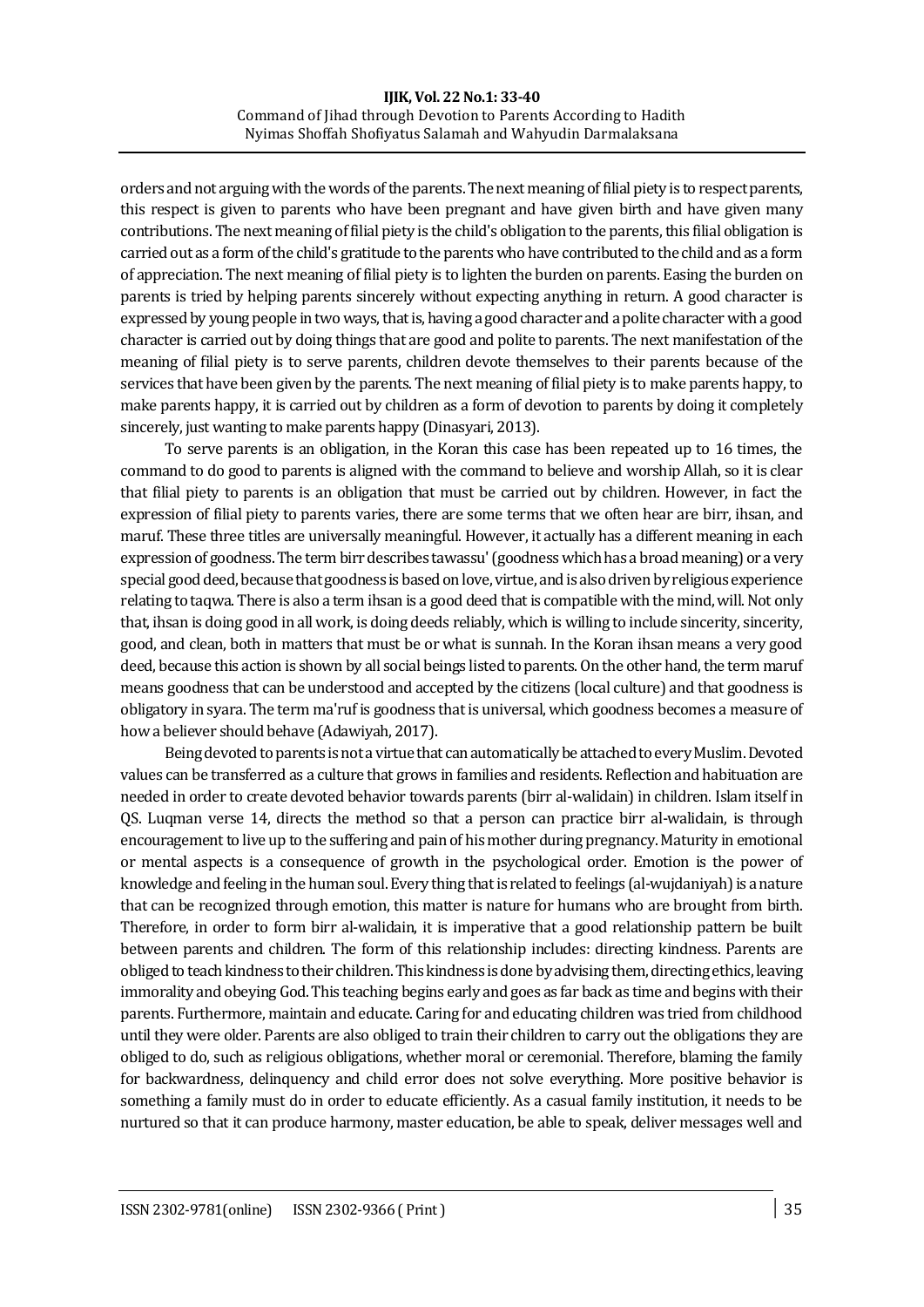be able to handle conflicts between parents and children. Next, provide direction in the household. Parents are obliged to give direction to continue their life in the household. From briefing sorting candidates, conventions to having children, parents are obliged to provide direction. Moreover, parentswho have a lot of experience in the household can share experiences about domestic matters and methods of dealing with them (I'anah, 2017).

## **The Hadith Commandment to Parents**

There is a hadith of the Prophet with regard to orders to filial piety to parents in Sahih Bukhari Number 5515:

حَدَّثَنَا مُسَدَّدٌ حَدَّثَنَا يَحْيَي عَنْ سُفْيَانَ وَشُعْبَةَ قَالَا حَذَّثَنَا حَبِيبٍِّ قَالَ ح و حَدَّثَنَا مُحَمَّدُ بْنُ كَثِيرٍ أَخْبَرَنَا سُفْيَانُ عَنْ حَبِيبٍ عَنْ َ أَبِي الْعَبَّاسِ عَنْ عَبْدِ اللَّهِ بْنِ عَمْرٍ و قَالَ قَالَ رَجُلٌ لِلنَّبِيِّ صَلَّى اللَّهُ عَلَيْهِ وَسَلَّمَ أُجَاهِدُ قَالَ لَكَ أَبَوَانِ قَالَ نَعَمْ قَالَ فَفِيهِمَا فَجَاهِدْ ْ َ ا<br>ا نَ<br>م َّ َ

Having told us Musaddad had told us Yahya of Sufyan and Shu'bah both said; has told us Habib he said. And narrated from another route, has told us Muhammad bin Katsir has told us Sufyan from Habib from Abu Al-'Abbas from Abdullah bin 'Amru he said; a man said to the Prophet sallallaahu 'alaihi wasallam; "I want to join the jihad." He then said: "Do you still have both parents?" he answered; "Yes, still." He said: "It is to both of you that you make jihad" (Bukhari).

At first, a search was carried out through the hadith application regarding the keyword "adab" until the hadith was found in the book of Sahih Bukhari Number 5515, as stated earlier.

Table 1. is a list of the *rawi* and *sanad* of the hadiths that are being studied. Installation of the transmitters was carried out in sequence, from the first to the end of the narrator. This was done to make it easier for readers to see the position of each narrator. Hadith narrators are called rawi, while sanad is the link in the chain of hadith transmitters. One thing that determines a hadith to be said to be *shahih* is if a hadith narrator has been verified properly, following the standards set by hadith critics. (Muzayyin, 2017). Hadith is declared valid if the narrator is positive according to the comments of the scholars and the transmission is continuous according to the narrator's birth year. If the hadith text is understood according to common sense and does not contradict the Qur'an, then the hadith is categorized as a good deed which according to the scholars does not require validity testing (Mohammad Fajar Septian, Wahyudin Darmalaksana, Mulyana, 2021). Requirements for authentic hadith must also *sanad* be continued. If the hadith sanad is broken, then the hadith is a dhaif hadith. The proof of continuity is meeting between teacher and student (Muzayyin, 2017).

Sharah hadith has been carried out by scholars since classical times with various approaches (Mohammad Fajar Septian, Wahyudin Darmalaksana, Mulyana, 2021). The hadith explains that jihad in the way of Allah, which was very valuable in the early Islamic period, was not required for friends whose parents were still alive. Jihad is only allowed for those permitted by both parents. Moreover, the Prophet ordered friends to jihad against their parents. Al-'Asqalani said that jihad against parents is being sincere in doing good (*birr*) and giving kindness (*ihsan*) to both parents. Jihad is the same as jihad against the enemy. Likewise with jihad so as not to hurt both of them. Al-Jauzi also said that the best thing hierarchically is to do good and give charity to mothers, fathers, after that yourself and your family, siblings and finally, namely jihad in the way of Allah. Doing good to both parents is not the only time they are alive. Moreover, after death, a child can do good to both parents, such as begging for forgiveness from them and reciting verses from the Al-Qur'an for them. According to Al-Jauzi, regarding this matter the reward is the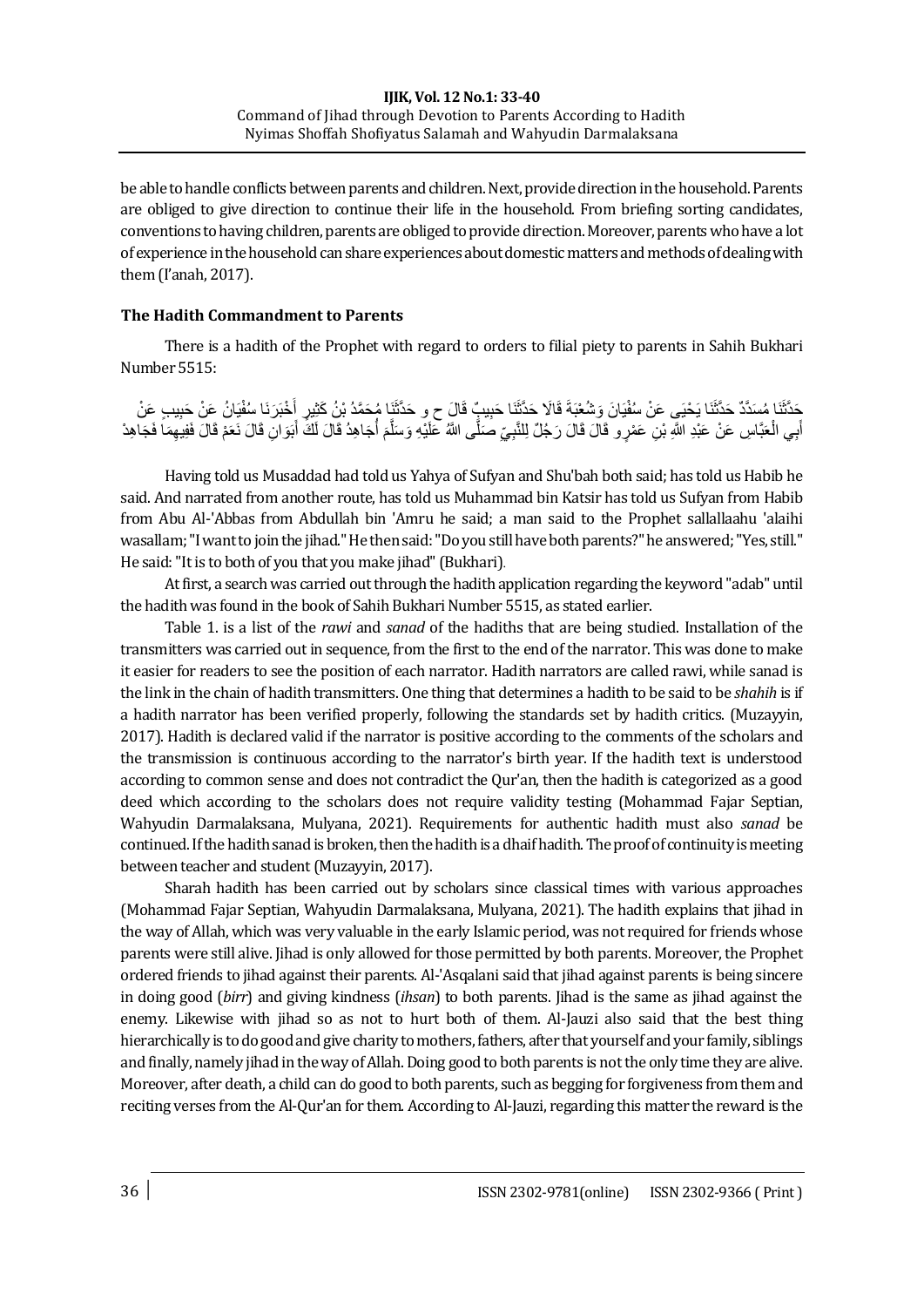#### **IJIK, Vol. 22 No.1: 33-40** Command of Jihad through Devotion to Parents According to Hadith Nyimas Shoffah Shofiyatus Salamah and Wahyudin Darmalaksana

same as the hajj mabrur. Al-Marwazi increases that connecting to people who used to be treated by both parents is almsgiving (I'anah, 2017).

| No.            | Rawi Sanad                                                                        | Birth / Death |            | Country        | Kuniyah         | Ulama's<br><b>Comments</b>                                                                                                                         | <b>Circles</b>                        |
|----------------|-----------------------------------------------------------------------------------|---------------|------------|----------------|-----------------|----------------------------------------------------------------------------------------------------------------------------------------------------|---------------------------------------|
| $\mathbf{1}$   | Abdullah bin<br>'Amru bin Al<br>'Ash bin Wa'il                                    | В             | D<br>63 H. | Maru           | Abu<br>Muhammad | $\blacksquare$<br>+<br>-Shahabat<br>-Shahabat                                                                                                      | Shahabat                              |
| $\overline{2}$ | As Saa'ib bin<br>Farruukh                                                         |               |            | Marur<br>Rawdz | Abu Al 'Abbas   | -Tsiqah<br>-Tsiqah<br>-Tsabat<br>-Tsiqah<br>adlan<br>-Tsigah<br>-Tsiqah<br>-Tsiqah                                                                 | Tabi'in<br>middle circle              |
| 3              | Habib bin Abi<br>Tsabit<br>Qais<br>bin Dinar                                      |               | 119 H.     | Kufah          | Abu Yahya       | -Tsiqah<br>hujjah<br>-Tsiqah<br>hujjah<br>-Tsiqah<br>-Tsiqah<br>tsabat<br>-Shaduuq<br>tsiqah<br>- mentioned<br>'ats<br>in<br>tsiqaat               | Tabi'in middle<br>class               |
| 4              | Sufyan<br>bin<br>Sa'id<br>bin<br>Masruq                                           |               | 161 H.     | Kufah          | Abu 'Abdullah   | -Tsiqah<br>-Tsiqah<br>Including<br>$\sim$<br>from<br>the<br>mutqin<br>huffadz<br>-Tsiqah<br>hafidz faqih<br>-Abid<br>-Imam<br>-Hujjah<br>-Imam     | Tabi'ut Tabi'in<br>the elderly        |
| 5              | Yahya<br>bin<br>Sa'id<br>bin<br>Farrukh                                           |               | 198 H.     | Bashrah        | Abu Sa'id       | Tsiqah<br>$\blacksquare$<br>tsabat<br>-Tsiqah<br>hafidz<br>-Tsiqah<br>hafidz<br>-Tsiqah<br>-Tsiqah<br>ma'mun<br>-Tsiqah<br>mutqin<br>-Hafidz kabir | Tabi'ut Tabi'in<br>ordinary<br>people |
| 6              | Abu Abdillah<br>Muhammad<br>bin Ismail Al-<br>Bukhari<br>(Imam<br>Al-<br>Bukhari) | 194 H.        | 256 H.     | Bukhara        | Abu Abdillah    | Imam fi al-<br>hadis                                                                                                                               | Mudawwin                              |

## **Table 1. List of Rawi Sanad**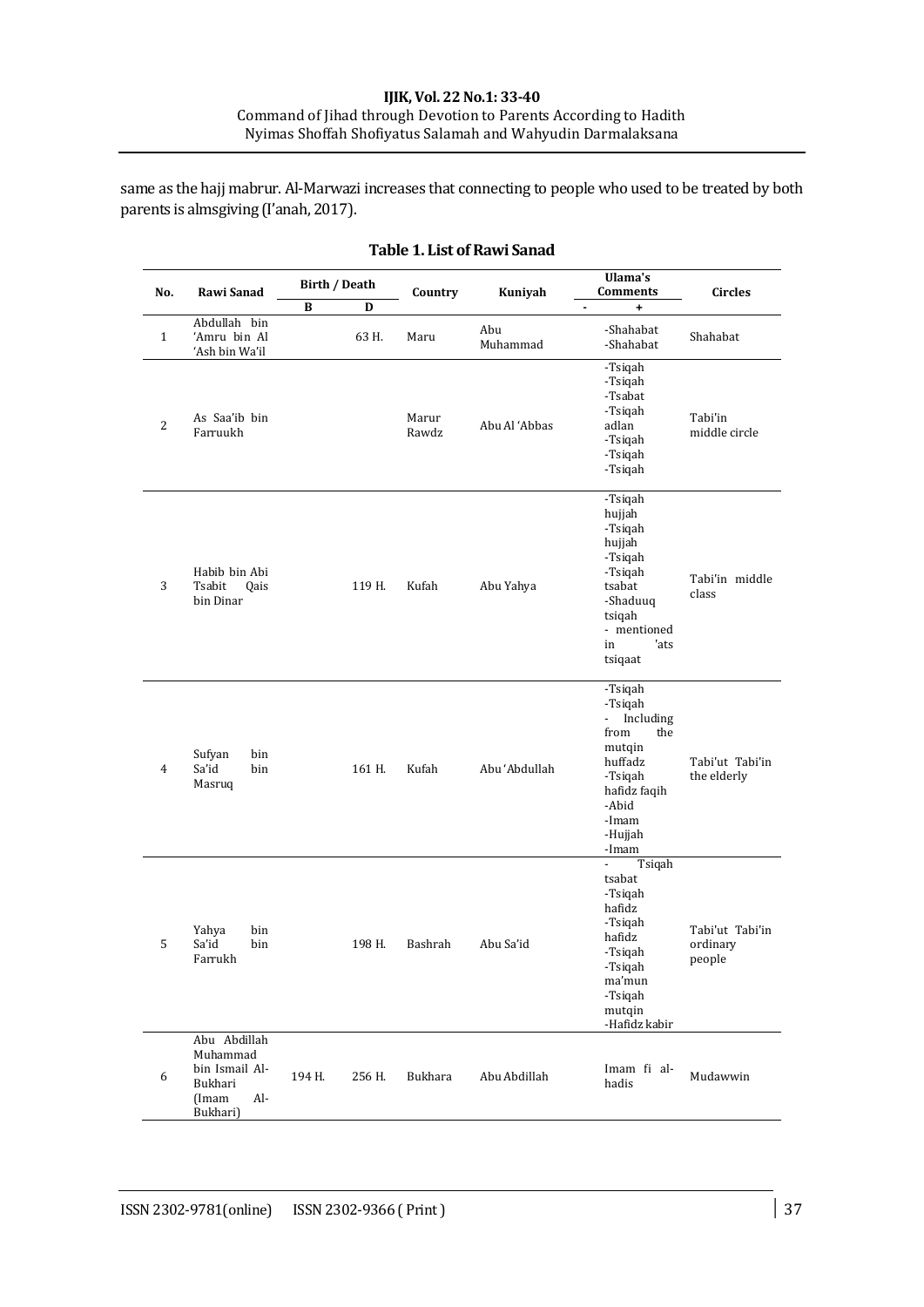## **Child Behavior Jihad to Parents**

For children, filial piety to their parents is an obligation. The meaning of filial piety, according to Dinasyari, is to sincerely make people happy (Dinasyari, 2013). Islam requires children to serve their parents (Rochman, 2010). This obligation is emphasized in the Qur'an (Fakih, 2020). The attitude of filial piety according to the Qur'an includes *birr* based on taqwa (Shihab, 2014), *ihsan* with sincerity and ma'ruf according to the provisions of religion and community habits (Adawiyah, 2017). According to Adawiyah, Al-Qur'an aligns the commandment of filial piety to parents with the command to believe and worship Allah (Adawiyah, 2017). It is emphasized that deeds are primarily to pray on time and do good to parents (Majid, 1992). Rasulullah said that doing good to parents is jihad (Siregar, 2017).

The behavior of the child towards the parents requires a relationship (Abdan, 2018). The relationship between children and parents must be established (I'anah, 2017). This will depend on the ability of the family to educate effectively (Erzad, 2018). Family abilities can be done by sharing experiences in the household (I'anah, 2017). The form of related *adab* (Kharomen, 2019) among others, the prohibition against yelling at parents (Press, 2006). Thus, *adab* play an important role in relating to parents (Fuatul, 2015). Adab to parents is the greatest right that must be exercised by every child. It is not only manners that must be carried out while parents are still alive (Mas'udi, 2019). But there are also children's obligations after both parents die (Dinasyari, 2013).

Dinasyari outlined a number of children's obligations while parents were still alive (Dinasyari, 2013). Among other things, following the wishes and suggestions of parents in various aspects of life, both in education, work, dating and other problems. Of course, with a note as long as those wishes and suggestions do not conflict with Islamic teachings. Respect and glorify both parents with full gratitude and affection for the services of the two that cannot possibly be judged by anything. Also help both mother and father physically and materially (Hermawan, Adliyah, & Pamungkas, 2017).

Apart from that, pray for the ladies and gentlemen that they will be given mercy and mercy from Allah. They are also devoted and humble themselves in front of their parents. This includes talking softly with them and providing food for the parents (Apriani, 2019). As well as asking permission from parents before jihad and other matters. This is as stated by the Prophet Muhammad, narrated by Imam Bukhari:

حَدَّثَنَا مُسدَّدٌ حَدَّثَنَا يَحْيَى عَنْ سُفْيَانَ وَشُغْبَةَ قَالَا حَذَّثَنَا حَبِيبٌٍ قَالَ ح و حَدَّثَنَا مُحَمَّدُ بْنُ كَثِيرٍ أَخْبَرَنَا سُفْيَانُ عَنْ حَبِيبٍ عَنْ َ أَبِي الْعَبَّاسِ عَنْ عَبْدِ اللَّهِ بْنِ عَمْرٍ و قَالَ قَالَ رَجُلٌ لِلنَّبِيِّ صَلَّى اللَّهُ عَلَيْهِ وَسَلَّمَ أُجَاهِدُ قَالَ لَكَ أَبَوَانِ قَالَ نَعَمْ قَالَ فَفِيهِمَا فَجَاهِدْ ْ َ َ ا<br>ا َ َّ

Having told us Musaddad had told us Yahya of Sufyan and Shu'bah both said; has told us Habib he said. And narrated from another route, has told us Muhammad bin Katsir has told us Sufyan from Habib from Abu Al-'Abbas from Abdullah bin 'Amru he said; a man said to the Prophet sallallaahu 'alaihi wasallam; "I want to join the jihad." He then said: "Do you still have both parents?" he answered; "Yes, still." He said: "It is to both of you that you make jihad" (Bukhari).

Of course there are still many rights of children towards their parents, namely to make them happy by doing good to their loved ones, fulfilling the oath of both parents, and not criticizing their parents and causing them to be criticized by others. In connection with this last thing, the Prophet Muhammad said:

حَدَّثَنَا أَحْمَدُ بْنُ يُونُسَ جَدَّثَنَا إِبْرَاهِيمُ بْنُ سَعْدٍ عَنْ أُبِيهِ عَنْ حُمَيْدِ بْنِ عَبْدِ الرَّحْمَنِ عَنْ عَبْدِ اللَّهِ بْنِ عَمْرِ وِ رَضِيَ اللَّهُ عَنْهُمَا<br>مَدِينَ بَن حَمَّلِ بِنَ عَبِّدِ الْمَدِّ َ ِ َ قَالَ قَالَ رَسُولُ اللَّهِ صَلِّي اللَّهُ عَلَيْهِ وَسَلَّمَ إِنِّ مِنْ أَكْبَرٍ إِلْكَبَائِرِ أَنْ يَلْعَنَ الرَّجُلُ وَالْدَيْهِ قِيلَ يَا رَسُولَ اللَّهِ وَكَيْفَ يَلْعَنُ الرَّجُلُ ْ َ ْ ِ ز<br>أ َّ ْ نَ الِدَيْهِ قَالَ يَسُبُّ الرَّجُلُ أَبَا الرَّجُلِ فَيَسُبُّ أَبَاهُ وَيَسُبُّ أُمَّهُ ا<br>ا َ َ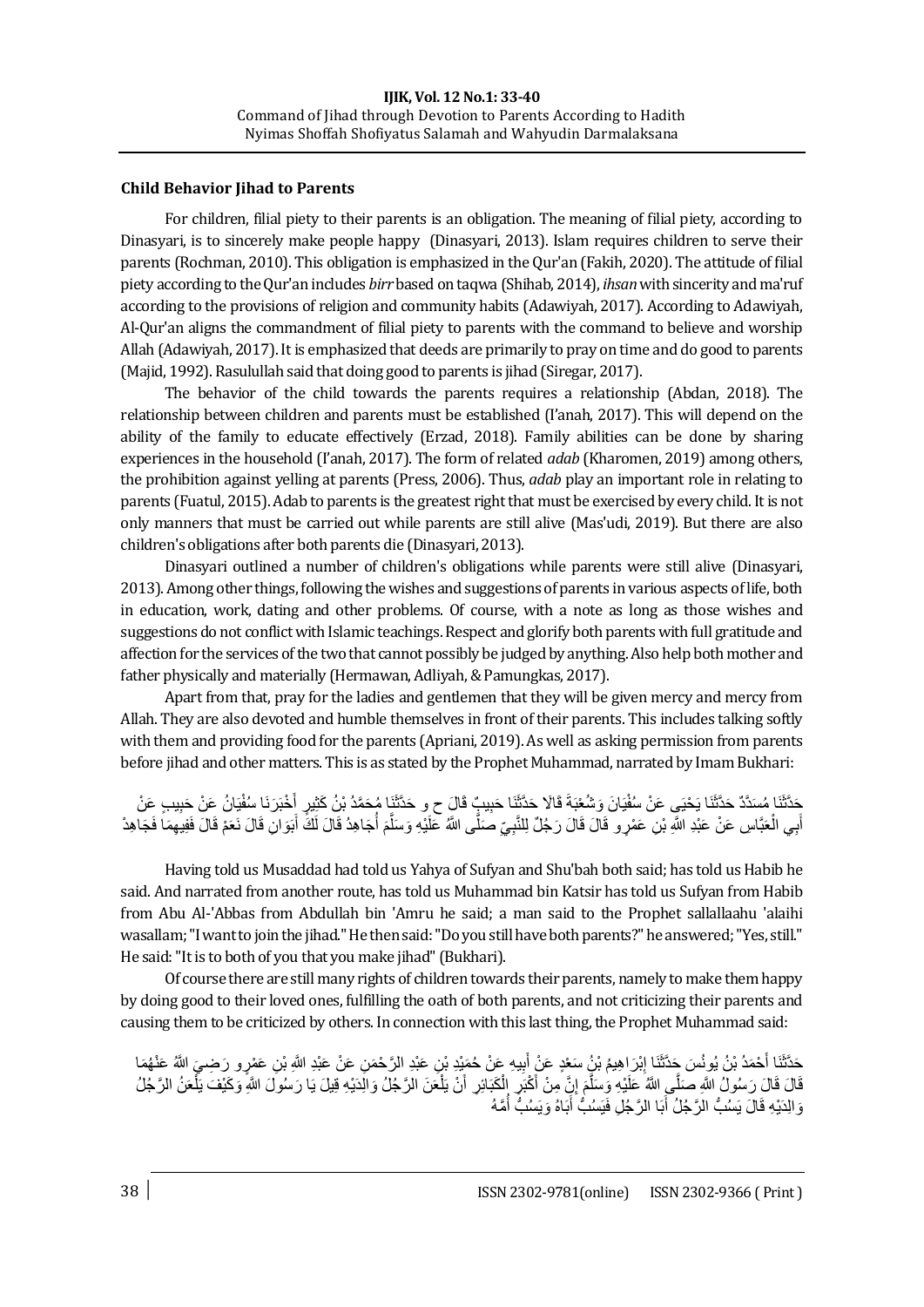Has told us Ahmad bin Yunus has told us Ibrahim bin Sa'd from his father from Humaid bin Abdurrahman from Abdullah bin 'Amru radliallahu' anhuma he said; The Messenger of Allah -peace and prayer of Allah be upon him- said: "Indeed, including the great sin is someone cursing his own parents," he was asked; "Why did this happen, O Messenger of Allah?" he replied: "Someone criticizes (cursed) the father of another, then that person reproaches the father and mother of the first person" (Bukhari).

There are also suggestions to prioritize filial piety to mother over father. Rasulullah Saw said:

#### حَدَّثَنَا قُتُبْبَةُ بِّنُ سَعِيدٍ حَدَّثَنَا جَرِيرٌ ۚ عَنْ عُمَارَةَ بِنِ الْفَعْقَاعِ بِّنِ شُبُرُ مَةَ عَنْ أَبِي زُرْ عَةَ عَنْ أَبِي هُرَيْرَةَ رَضِيَ اللَّهُ عَذْهُ قَالَ<br>منظمة اللَّهُ بِيَّةٍ مِنْ الْمَسْلَمَ الْ َ َ ِ ْ جَاءَ رَجُلٌ إِلَى رَسُولِ اللَّهِ صَلَّى اللَّهُ عَلَيْهِ وَسَلَّمَ فَقَالَ يَا رَسُولَ اللَّهِ مَنْ أَحَقُّ النَّاسِ بِجُسْنِ صَحَابَتِي قَالَ أُمُّكَ قَالَ ثُمَّ مَنْ قَالَ<br>وَلَّى الْبَيْنَ الْبَيْنَ وَيَزِيدُوا فَلَا ין<br>≀ ا<br>ا َ َ َّ نُّمَّ أَمُّكَ قَالَ ثُمَّ مَنْ قَالَ ثُمَّ أَمُّكَ قَالَ ثُمَّ مَنْ قَالَ ثُمَّ أَبُوكَ وَقَالَ ابْنُ شُبْرُ مَةَ وَيَحْيَى بْنُ أَيُّوبَ حَدَّثَنَا أَبُو زُرْعَةَ مِثْلَهُ َ ا<br>ا ُ ا:<br>ا ֧֖֖֖֖֖֖֖֚֚֚֚֚֚֚֚֚֚֚֚֚֘֝֟֘֝֬**֚** َ َ

Having told us Qutaibah bin Sa'id had told us Jarir from 'Umarah bin Al-Qa'qa' bin Syubrumah from Abu Zur'ah from Abu Hurairah radliallahu 'anhu he said; "A man came to the Messenger of Allah -peace and prayer of Allah be upon him, saying," O Messenger of Allah, who is the person who has the most right for me to serve him? "He replied:" Your mother. "He asked again;" Then who? "He replied:" Your mother. "He asked again;" then who else? "He replied:" Your mother. "He asked again;" Then who? "He replied:" Then your father. "Ibn Syubrumah and Yahya bin Ayyub said; had told us Abu Zur'ah hadith as above" (Bukhari).

The above explanations are the rights that must be done while the parents are still alive. The rest are the rights that parents get when they pass away, namely praying for both of them, doing istigfar for both of them, fulfilling the promises of both parents, honoring friends of both parents, and connecting ties with relatives of mother and father (Dinasyari, 2013). According to Hakim (2019), as previously emphasized, the hadith about filial piety after passing away in Ibn Majah's Sunan was considered dhaif by Muhammad Nashiruddin al-Albani. However, the observational aspect of this hadith can be said to be valid because it does not contradict the Koran and the stronger hadith (Hakim, 2019). Thus, filial piety to parents, especially when they were still alive, in the view of Islam is a jihad.

# **CONCLUSION**

A child deserves to be filial, namely obeying both parents. Islam commands obedience to old people as long as it does not disobey Allah. Being devoted to parents is confirmed in the Al-Qur'an hadith. The command to worship parents in the Qur'an is parallel to the commandments of faith. Al-Qur'an emphasizes birr attitude based on taqwa, ihsan with sincerity, and ma'ruf as goodness according to religious and customary provisions. The Hadith emphasizes that doing good to parents is jihad. The quality of this hadith is shahih both sanad and matan. Because filial piety is considered a jihad, it is necessary to build a relationship between the children and the parents. Adab to parents not only when they are alive, but also to do good to their parents is also emphasized when they have passed away. The latter is based on the hadith, although the status of this hadith is dhaif from the sanad side, but it is shahih from the perspective of the matan. It is hoped that this research will have beneficial implications for the development of Islamic knowledge treasures. However, this research is recognized as having limitations in several ways, namely the use of this type of research, mastery of the sharah hadith method, and the application of analysis. So that further research is needed through empirical field research that is supported by the right method and a sharper analytical approach.